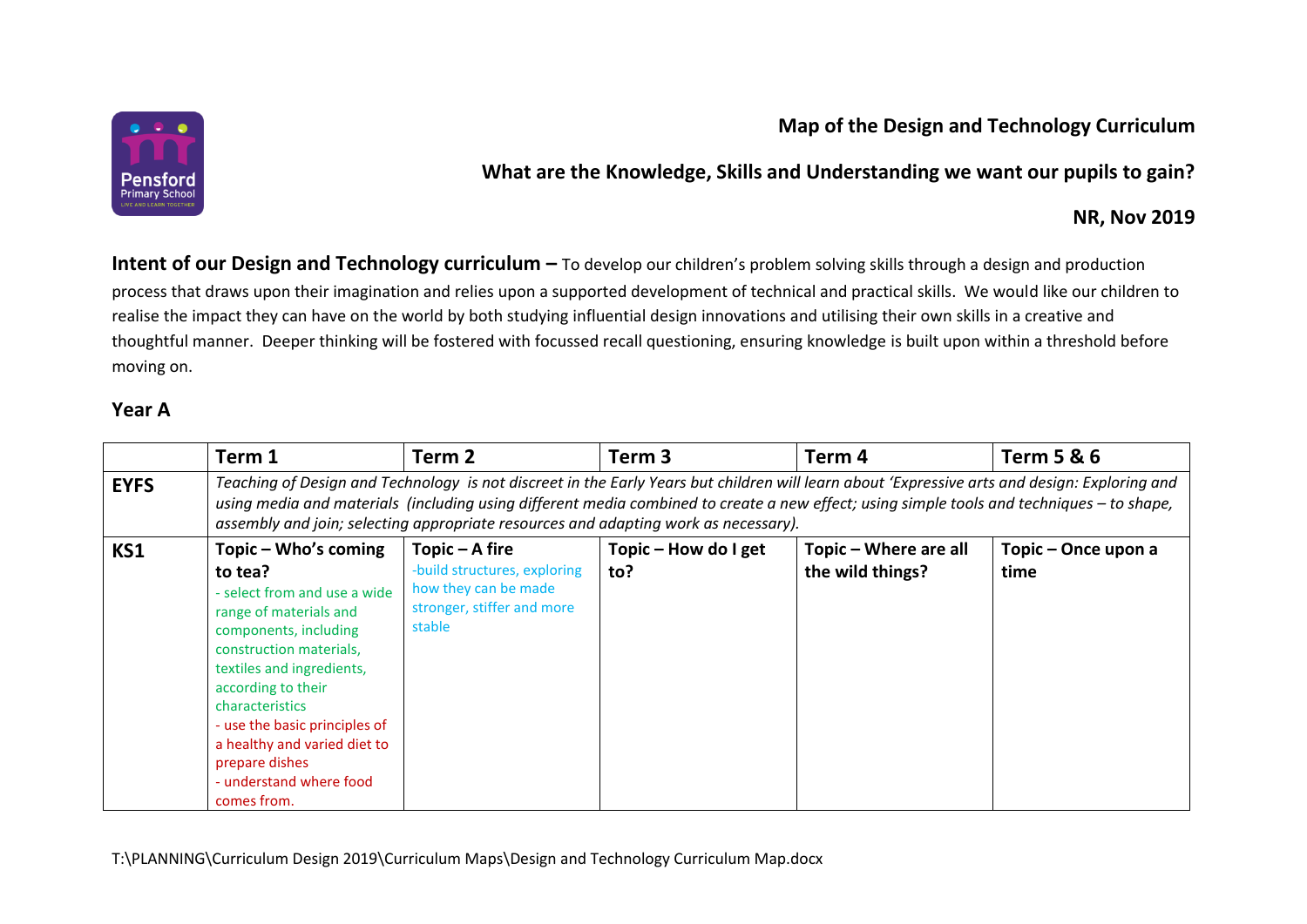| Lower           | Topic - North, East, | Topic - Extreme | Topic - Rise of the                          | Topic - Down in the        | Topic - Escape from |
|-----------------|----------------------|-----------------|----------------------------------------------|----------------------------|---------------------|
| KS <sub>2</sub> | South, West          | <b>Survival</b> | robots                                       | <b>Valley</b>              | Pompeii             |
|                 |                      |                 | -investigate and analyse a                   | -Viaduct - understand how  |                     |
|                 |                      |                 | range of existing                            | key events and individuals |                     |
|                 |                      |                 | robots/machinery                             | in design and technology   |                     |
|                 |                      |                 | -evaluate their ideas and                    | have helped shape the      |                     |
|                 |                      |                 | products against their own                   | world                      |                     |
|                 |                      |                 | design criteria and consider                 | -apply their understanding |                     |
|                 |                      |                 | the views of others to                       | of how to strengthen,      |                     |
|                 |                      |                 | improve their work                           | stiffen and reinforce more |                     |
|                 |                      |                 | - use research and develop                   | complex structures.        |                     |
|                 |                      |                 | design criteria to inform the                |                            |                     |
|                 |                      |                 | design of innovative,                        |                            |                     |
|                 |                      |                 | functional, appealing                        |                            |                     |
|                 |                      |                 | products that are fit for                    |                            |                     |
|                 |                      |                 | purpose, aimed at particular                 |                            |                     |
|                 |                      |                 | individuals or groups                        |                            |                     |
|                 |                      |                 | - generate, develop, model                   |                            |                     |
|                 |                      |                 | and communicate their                        |                            |                     |
|                 |                      |                 | ideas through discussion,                    |                            |                     |
|                 |                      |                 | annotated sketches, cross-                   |                            |                     |
|                 |                      |                 | sectional and exploded                       |                            |                     |
|                 |                      |                 | diagrams, prototypes,                        |                            |                     |
|                 |                      |                 | pattern pieces and                           |                            |                     |
|                 |                      |                 | computer-aided design<br>-understand and use |                            |                     |
|                 |                      |                 | mechanical systems in their                  |                            |                     |
|                 |                      |                 | products [for example                        |                            |                     |
|                 |                      |                 | gears, pulleys, cams, levers                 |                            |                     |
|                 |                      |                 | and linkages]                                |                            |                     |
|                 |                      |                 | -understand and use                          |                            |                     |
|                 |                      |                 | electrical systems in their                  |                            |                     |
|                 |                      |                 | products [for example                        |                            |                     |
|                 |                      |                 | series circuits incorporating                |                            |                     |
|                 |                      |                 | switches, bulbs, buzzers and                 |                            |                     |
|                 |                      |                 | motors]                                      |                            |                     |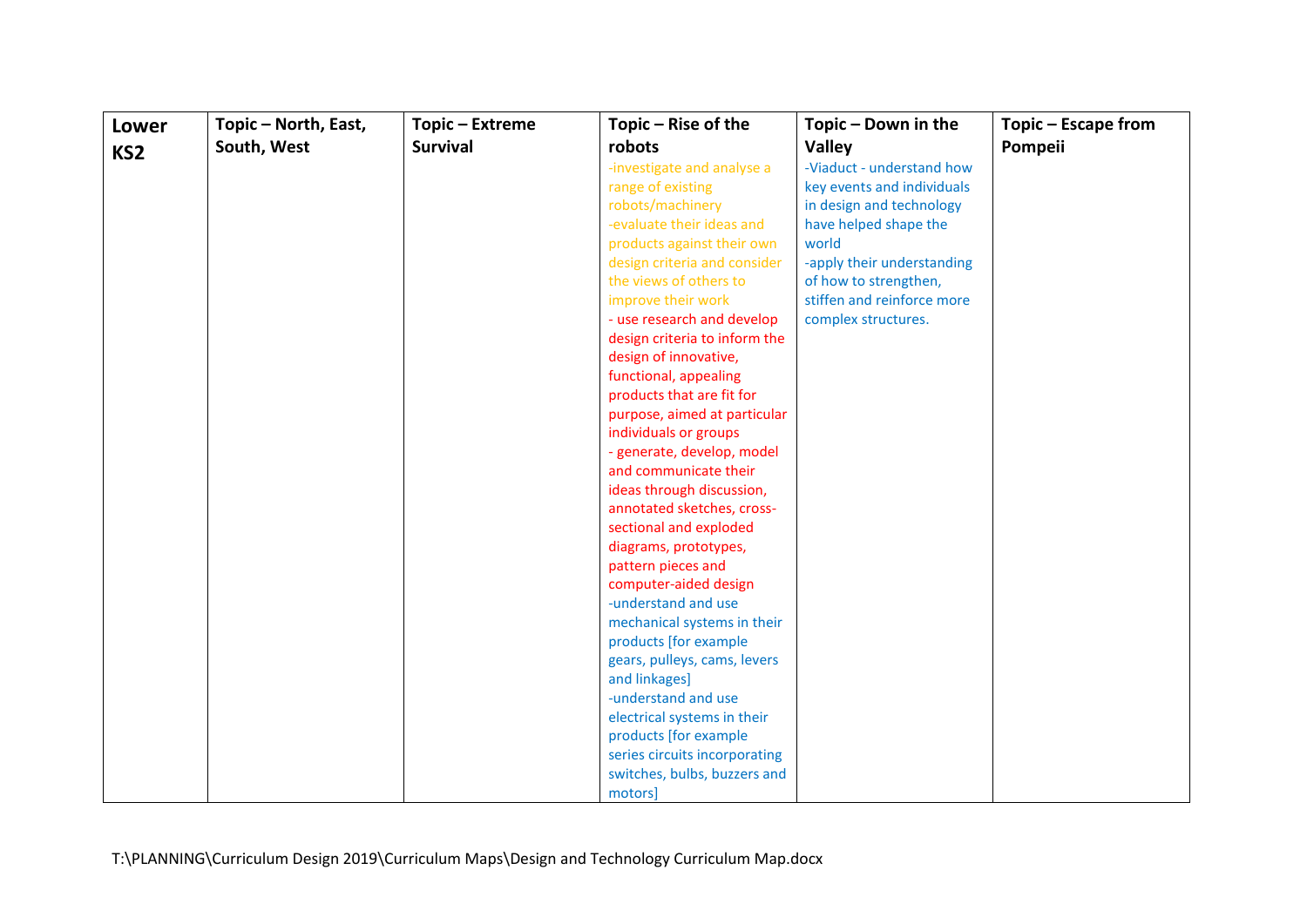|                                 |                                                                                                                                                                                                                                                                                                                                                                                         |                                                                                                                                                                                                                      | -apply their understanding<br>of computing to<br>programme, monitor and<br>control their products. |                        |                                                                                                                                                                                                                                                                                                                                                                                                                                                                                                                                                                                                                                                       |
|---------------------------------|-----------------------------------------------------------------------------------------------------------------------------------------------------------------------------------------------------------------------------------------------------------------------------------------------------------------------------------------------------------------------------------------|----------------------------------------------------------------------------------------------------------------------------------------------------------------------------------------------------------------------|----------------------------------------------------------------------------------------------------|------------------------|-------------------------------------------------------------------------------------------------------------------------------------------------------------------------------------------------------------------------------------------------------------------------------------------------------------------------------------------------------------------------------------------------------------------------------------------------------------------------------------------------------------------------------------------------------------------------------------------------------------------------------------------------------|
| <b>Upper</b><br>KS <sub>2</sub> | <b>Topic - Chocolate</b><br>-understand and apply the<br>principles of a healthy and<br>varied diet and<br>understanding the impact of<br>chocolate in a healthy diet<br>both with high and low<br>percentages of cocoa<br>-understand seasonality,<br>and know where and how a<br>variety of ingredients are<br>grown, reared, caught and<br>processed with a focus on<br>cocoa beans. | Topic - Why aorta<br>keep fit<br>-understand and apply the<br>principles of a healthy and<br>varied diet<br>-prepare and cook a variety<br>of predominantly savoury<br>dishes using a range of<br>cooking techniques | Topic – Get off Me<br>Land                                                                         | Topic – Were we a fish | Topic – Dragon's Den<br>-investigate and analyse a<br>range of existing products<br>-evaluate their ideas and<br>products against their own<br>design criteria and consider<br>the views of others to<br>improve their work<br>-use research and develop<br>design criteria to inform the<br>design of innovative,<br>functional, appealing<br>products that are fit for<br>purpose, aimed at particular<br>individuals or groups<br>- generate, develop, model<br>and communicate their<br>ideas through discussion,<br>annotated sketches, cross-<br>sectional and exploded<br>diagrams, prototypes,<br>pattern pieces and<br>computer-aided design |

# **Year B**

| $\mathbf{r}$<br>Γerm<br>Term<br>rerm<br>$Term \sim$<br>$\sim$<br>$\mathbf{r}$<br>œ<br>.<br>. . |
|------------------------------------------------------------------------------------------------|
|------------------------------------------------------------------------------------------------|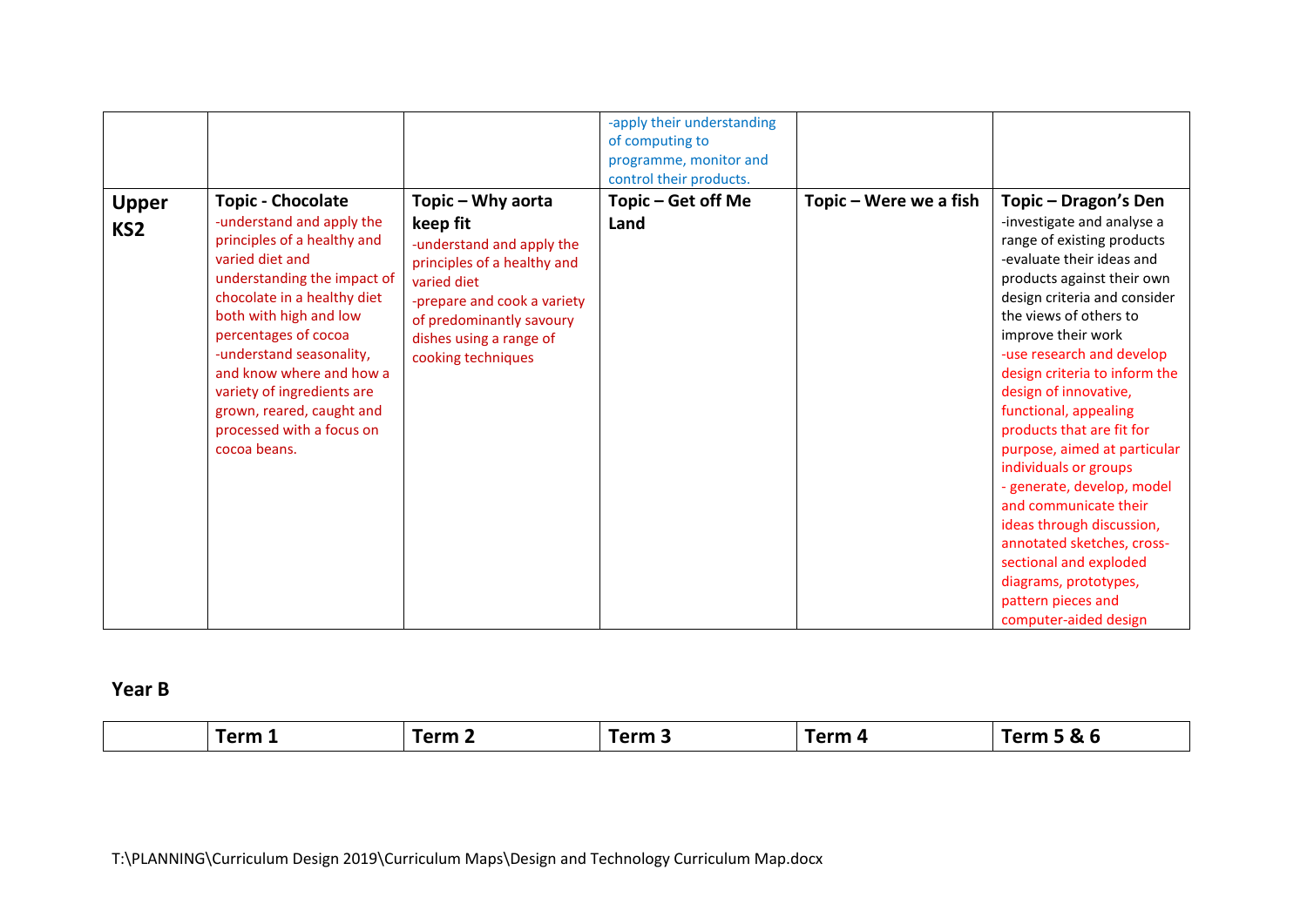| <b>EYFS</b>                     | Teaching of Design and Technology is not discreet in the Early Years but children will learn about 'Expressive arts and design: Exploring and<br>using media and materials (including using different media combined to create a new effect; using simple tools and techniques - to shape,<br>assembly and join; selecting appropriate resources and adapting work as necessary). |                                                                                                                                                                                                                                                                                                                                                                                                                                                                                                                                                                                    |                                                                                                                                                                                                                                                                                                                                                              |                            |                                                                                                                                                                                                                                                                        |
|---------------------------------|-----------------------------------------------------------------------------------------------------------------------------------------------------------------------------------------------------------------------------------------------------------------------------------------------------------------------------------------------------------------------------------|------------------------------------------------------------------------------------------------------------------------------------------------------------------------------------------------------------------------------------------------------------------------------------------------------------------------------------------------------------------------------------------------------------------------------------------------------------------------------------------------------------------------------------------------------------------------------------|--------------------------------------------------------------------------------------------------------------------------------------------------------------------------------------------------------------------------------------------------------------------------------------------------------------------------------------------------------------|----------------------------|------------------------------------------------------------------------------------------------------------------------------------------------------------------------------------------------------------------------------------------------------------------------|
| KS1                             | Topic - Our amazing<br>world                                                                                                                                                                                                                                                                                                                                                      | Topic - Toy Story<br>- explore and evaluate a<br>range of existing products<br>- evaluate their ideas and<br>products against design<br>criteria<br>-design purposeful,<br>functional, appealing<br>products for themselves<br>and other users based on<br>design criteria<br>- generate, develop, model<br>and communicate their<br>ideas through talking,<br>drawing, templates, mock-<br>ups and, where appropriate,<br>information and<br>communication technology<br>- explore and use<br>mechanisms [for example<br>levers, sliders, wheels and<br>axles] in their products. | Topic – We are artists<br>- select from and use a<br>range of tools and<br>equipment to perform<br>practical tasks such as<br>cutting, shaping, joining and<br>finishing<br>- select from and use a wide<br>range of materials and<br>components, including<br>construction materials,<br>textiles and ingredients,<br>according to their<br>characteristics | Topic - Maps and<br>routes | Topic - Weather and<br>seaside                                                                                                                                                                                                                                         |
| <b>Lower</b><br>KS <sub>2</sub> | Topic – Going Global<br>-T-shirts - generate,<br>develop, model and<br>communicate their ideas<br>through discussion,<br>annotated sketches, cross-<br>sectional and exploded<br>diagrams, prototypes,<br>pattern pieces and<br>computer-aided design                                                                                                                             | Topic - Raiders and<br>traders<br>-understand how key events<br>and individuals in design<br>and technology have helped<br>shape the world<br>-apply their understanding<br>of how to strengthen,<br>stiffen and reinforce more<br>complex structures by                                                                                                                                                                                                                                                                                                                           | Topic – Egypt<br>-select from and use a wider<br>range of tools and<br>equipment to perform<br>practical tasks [for example<br>cutting, shaping, joining and<br>finishing] accurately<br>-select from and use a wider<br>range of materials and<br>components, including                                                                                     | <b>Topic - Rainforest</b>  | Topic - Dig for Victory<br>-understand and apply the<br>principles of a healthy and<br>varied diet<br>-prepare and cook a variety<br>of predominantly savoury<br>dishes using a range of<br>cooking techniques<br>-understand seasonality,<br>and know where and how a |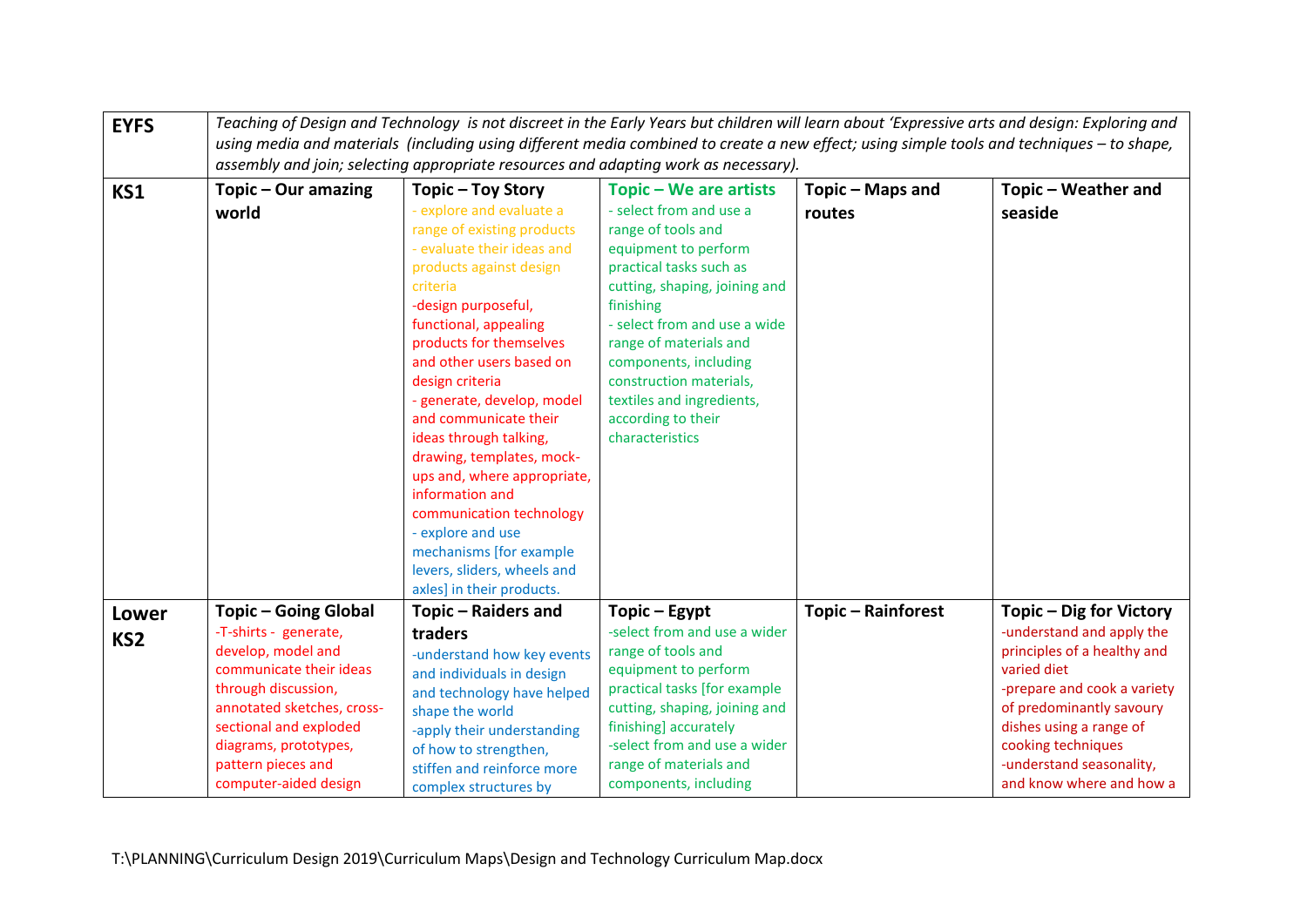|                 | -apply their understanding<br>of computing to<br>programme, monitor and<br>control their products.                                            | creating and testing Viking<br>Longboats. | construction materials,<br>textiles and ingredients,<br>according to their functional<br>properties and aesthetic<br>qualities                                                                                                                                                                                                                                                                                                                                                                                                                                                       |                             | variety of ingredients are<br>grown, reared, caught and<br>processed.                                                                                                                                                                                                                                                                                                                                                                                                                                                                                                                                                                                                                                                                                                                |
|-----------------|-----------------------------------------------------------------------------------------------------------------------------------------------|-------------------------------------------|--------------------------------------------------------------------------------------------------------------------------------------------------------------------------------------------------------------------------------------------------------------------------------------------------------------------------------------------------------------------------------------------------------------------------------------------------------------------------------------------------------------------------------------------------------------------------------------|-----------------------------|--------------------------------------------------------------------------------------------------------------------------------------------------------------------------------------------------------------------------------------------------------------------------------------------------------------------------------------------------------------------------------------------------------------------------------------------------------------------------------------------------------------------------------------------------------------------------------------------------------------------------------------------------------------------------------------------------------------------------------------------------------------------------------------|
| <b>Upper</b>    | Topic - What's out                                                                                                                            | Topic - Who let the                       | Topic - Victorious                                                                                                                                                                                                                                                                                                                                                                                                                                                                                                                                                                   | Topic $-$ Is it me or is it | Topic - How steady is                                                                                                                                                                                                                                                                                                                                                                                                                                                                                                                                                                                                                                                                                                                                                                |
| KS <sub>2</sub> | there                                                                                                                                         | Gods out?                                 | <b>Victorians</b>                                                                                                                                                                                                                                                                                                                                                                                                                                                                                                                                                                    | hot in here                 | your hand?                                                                                                                                                                                                                                                                                                                                                                                                                                                                                                                                                                                                                                                                                                                                                                           |
|                 | -understand how key events<br>and individuals in design<br>and technology have helped<br>shape the world with a<br>focus on space exploration |                                           | -select from and use a wider<br>range of tools and<br>equipment to perform<br>practical tasks [for example<br>cutting, shaping, joining and<br>finishing] accurately,<br>comparing what Brunel<br>used to what we have today<br>-select from and use a wider<br>range of materials and<br>components, including<br>construction materials,<br>textiles and ingredients,<br>according to their functional<br>properties and aesthetic<br>qualities<br>-apply their understanding<br>of how to strengthen,<br>stiffen and reinforce more<br>complex structures,<br>focusing on bridges |                             | -investigate and analyse a<br>range of existing products<br>-evaluate their ideas and<br>products against their own<br>design criteria and consider<br>the views of others to<br>improve their work<br>-use research and develop<br>design criteria to inform the<br>design of innovative,<br>functional, appealing<br>products that are fit for<br>purpose, aimed at particular<br>individuals or groups<br>- generate, develop, model<br>and communicate their<br>ideas through discussion,<br>annotated sketches, cross-<br>sectional and exploded<br>diagrams, prototypes,<br>pattern pieces and<br>computer-aided design<br>-understand and use<br>mechanical systems in their<br>products [for example<br>gears, pulleys, cams, levers<br>and linkages]<br>-understand and use |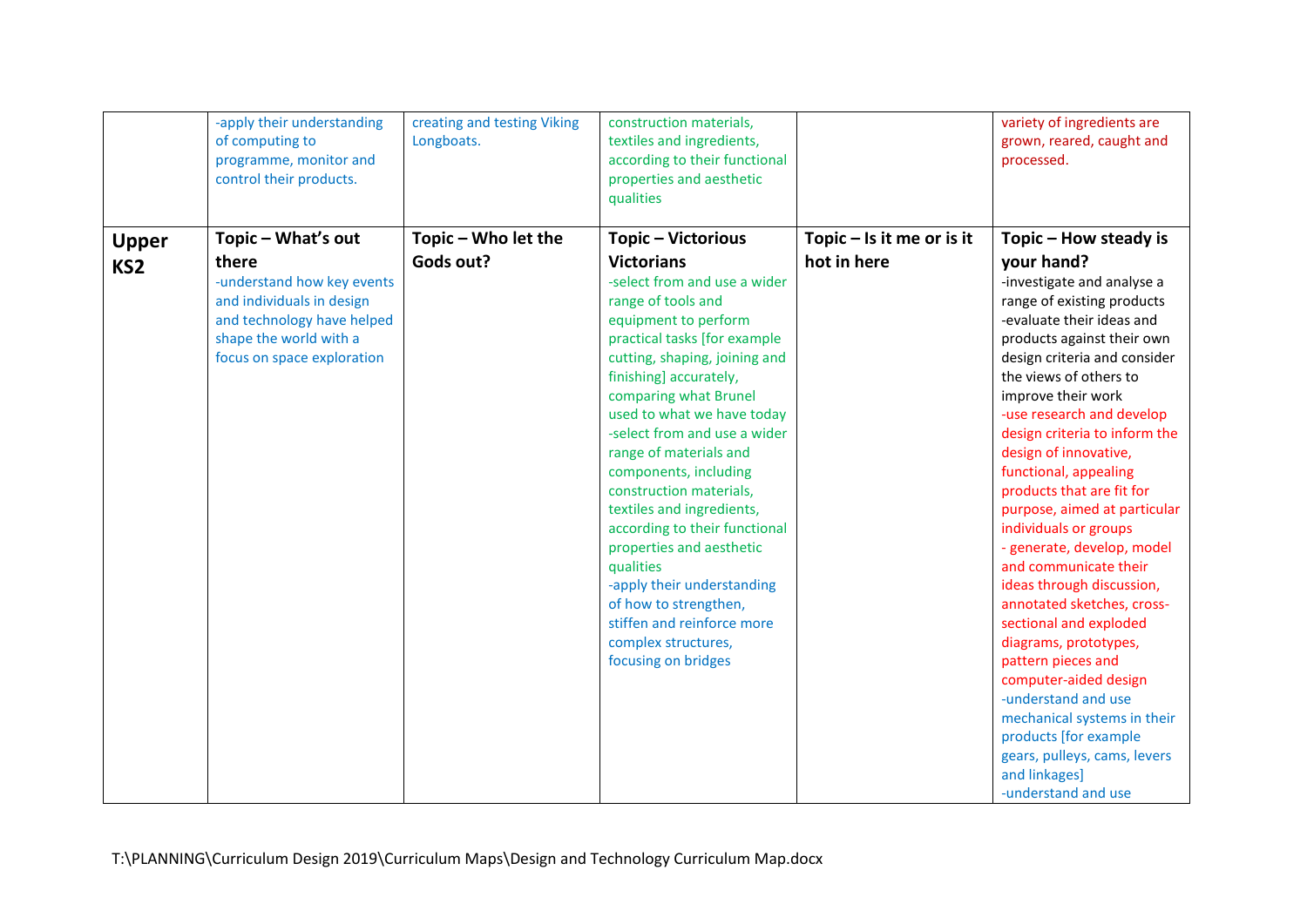|  |  | electrical systems in their   |
|--|--|-------------------------------|
|  |  | products [for example         |
|  |  | series circuits incorporating |
|  |  | switches, bulbs, buzzers and  |
|  |  | motors                        |
|  |  | -apply their understanding    |
|  |  | of computing to               |
|  |  | programme, monitor and        |
|  |  | control their products.       |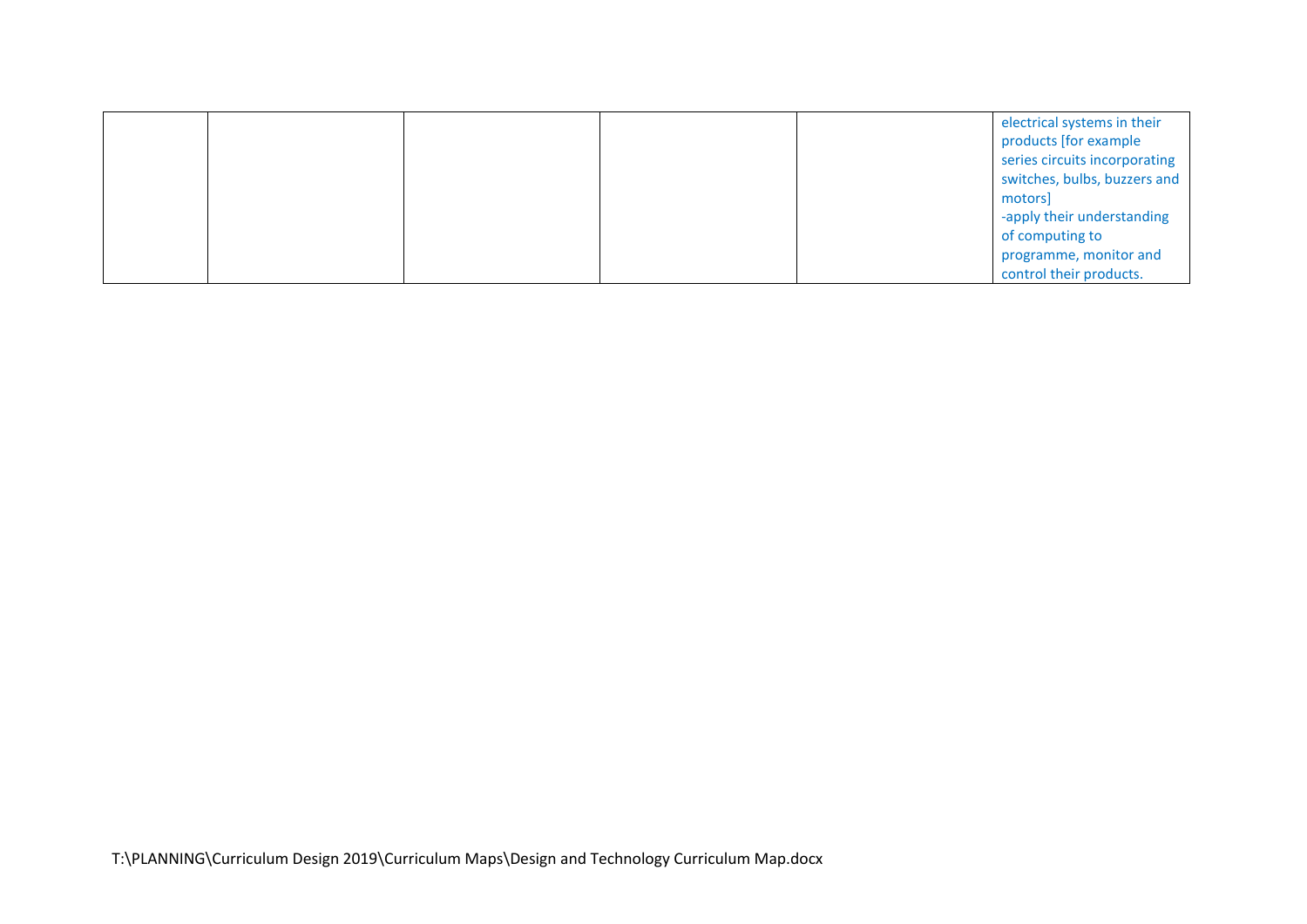| <b>Threshold Concepts</b> | KS1                  | LKS <sub>2</sub>                                                             | UKS <sub>2</sub>               |
|---------------------------|----------------------|------------------------------------------------------------------------------|--------------------------------|
|                           |                      | <b>Examples of Deeper Questioning Starters related to Threshold Concepts</b> |                                |
| <b>Design Skills</b>      | What is? What did?   | What is? What did?                                                           | What is? What did?             |
|                           | Where is?            | Where is?                                                                    | Where is?                      |
|                           |                      | Which is? Which could?                                                       | Which is? Which could?         |
|                           |                      |                                                                              | Who could? How will?           |
| <b>Practical Skills</b>   | What is?             | What is?                                                                     | What is?                       |
|                           | Which is?            | Which is? Which will?                                                        | Which is? Which will?          |
|                           | Why is?              | Why is? How could?                                                           | Why is? How could?             |
|                           |                      |                                                                              | How will? How might?           |
| <b>Technical</b>          | What is?             | What is?                                                                     | What is?                       |
| Knowledge                 | Which is?            | Which is? Which could?                                                       | Which is? Which could?         |
|                           | Why is?              | Why is?                                                                      | Why is?                        |
|                           |                      | How did?                                                                     | How did? How could?            |
| <b>Evaluation Skills</b>  | What is?             | What is?                                                                     | What is?                       |
|                           | Which did?           | Which did?                                                                   | Which did?                     |
|                           | Who did? When did?   | Who did? When did?                                                           | Who did? When did?             |
|                           |                      | Why did? Why is?                                                             | Why did? Why could? Why might? |
|                           |                      |                                                                              | How might?                     |
| Cookery and               | What is?             | What is?                                                                     | What is?                       |
| <b>Nutrition</b>          | Where did? When did? | Where did? When did?                                                         | Where did? When did?           |
|                           | Why is?              | Why is? Which will?                                                          | Why is? Which will?            |
|                           |                      |                                                                              | How did? How will?             |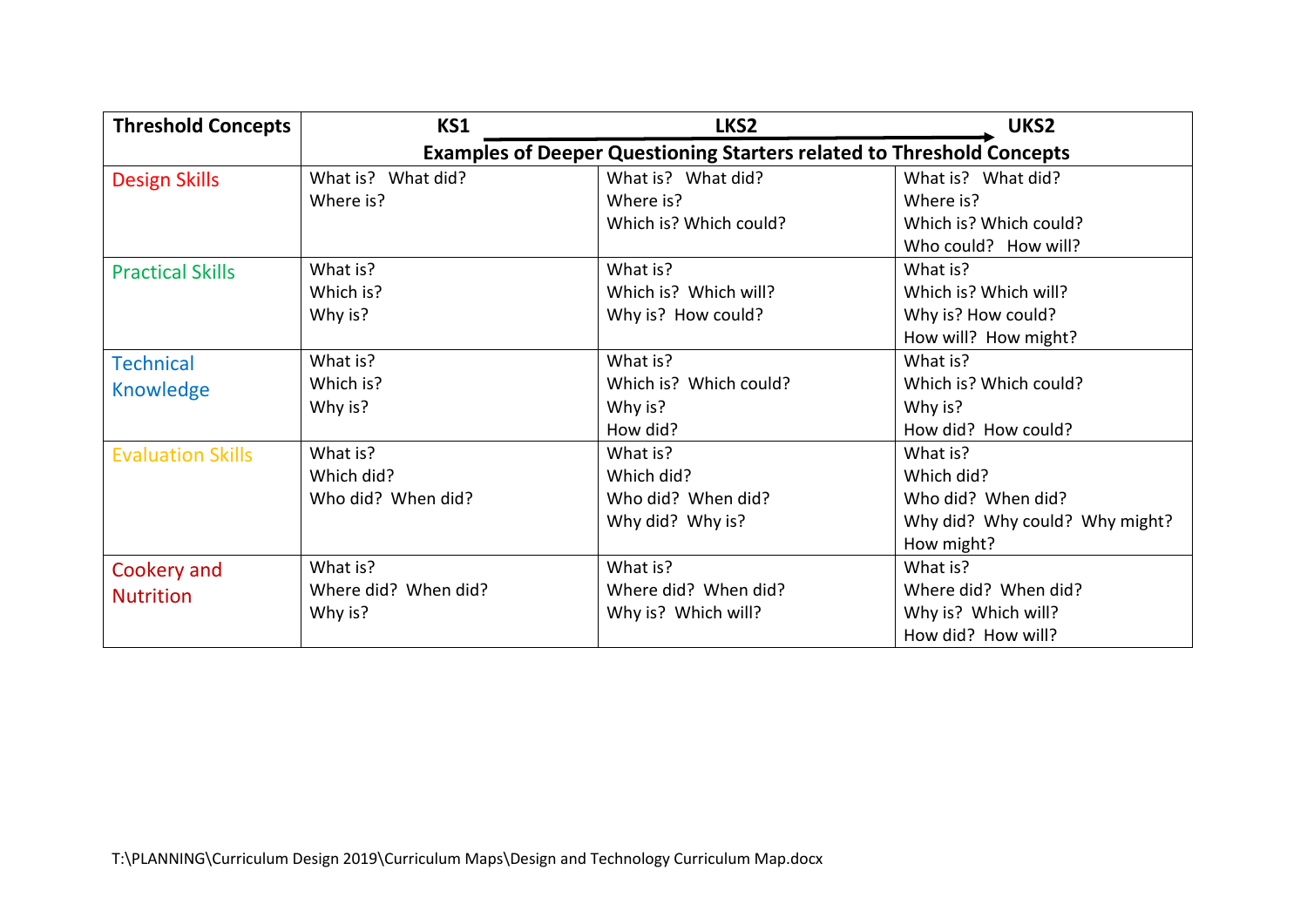

#### Deeper Questioning Grid

- Recall Questioning should always be secure at the earlier levels before moving on to the deeper levels of questioning.
- Whilst the questioning above gives examples of how the questioning can move on through Key Stages, they should not be limited by nor planned for, purely by age and stage.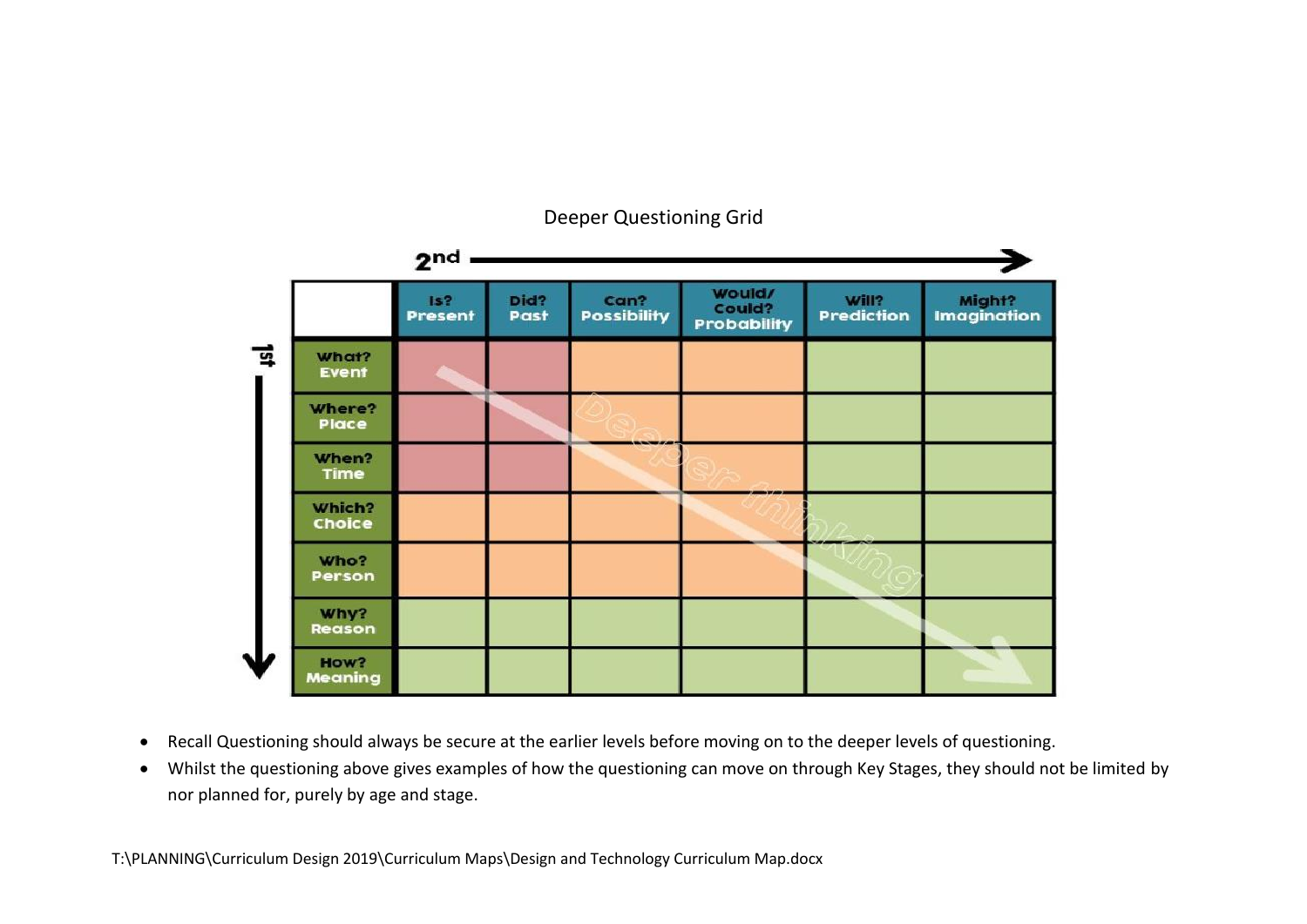Questioning should be matched to the child's ability to demonstrate secure knowledge and understanding in the earlier stages of recall.

## **Threshold Concepts** Ref: Meyer and Land (2006)

- **Transformative –** it changes the way you see the world,
- **Troublesome –** it might seem counterintuitive or alien,
- **Irreversible –** the transformative nature means that once it is learnt it is unlikely to be forgotten,
- **Intergrated –** it reveals connections between the different parts of the disciple,
- **Bounded –** despite this, the concept has defined parameters in which it applies,
- **Discursive –** it leads to the development of new language.

## **The implications of using Threshold Concepts** Ref: Mark Enser 2017 'Teaching it Real'

- Use it to help structure our program of study. Geography is based on the idea of a spiral curriculum. We can make sure that Threshold concepts are taught well and taught early.
- Use it when planning a sequence of learning. Are you introducing these threshold concepts at the start of the topic?
- Plan to test these concepts. We need to make sure that pupils are secure in this threshold knowledge before moving on.
- Close the gaps. If pupils haven't grasped these threshold concepts there is no point in moving on regardless. We need to have work for them to help them fill in these gaps.
- Revisit often. We need to plan to link new information back to these Threshold concepts and show the links between different parts of the discipline. Use "Powerful Geography" to give them the change to apply these parts of the subject.

### TEACHERS TO ACTION

On the Design and Technology Curriculum Map: As topics are taught – teachers can adjust the National Curriculum Learning Objectives alongside the threshold concepts covered. The recall questions **can** be inserted/ adjusted to ensure our Design and Technology Curriculum Map matches the planning, and that the planning sequence is securing essential concepts (irreversible knowledge).